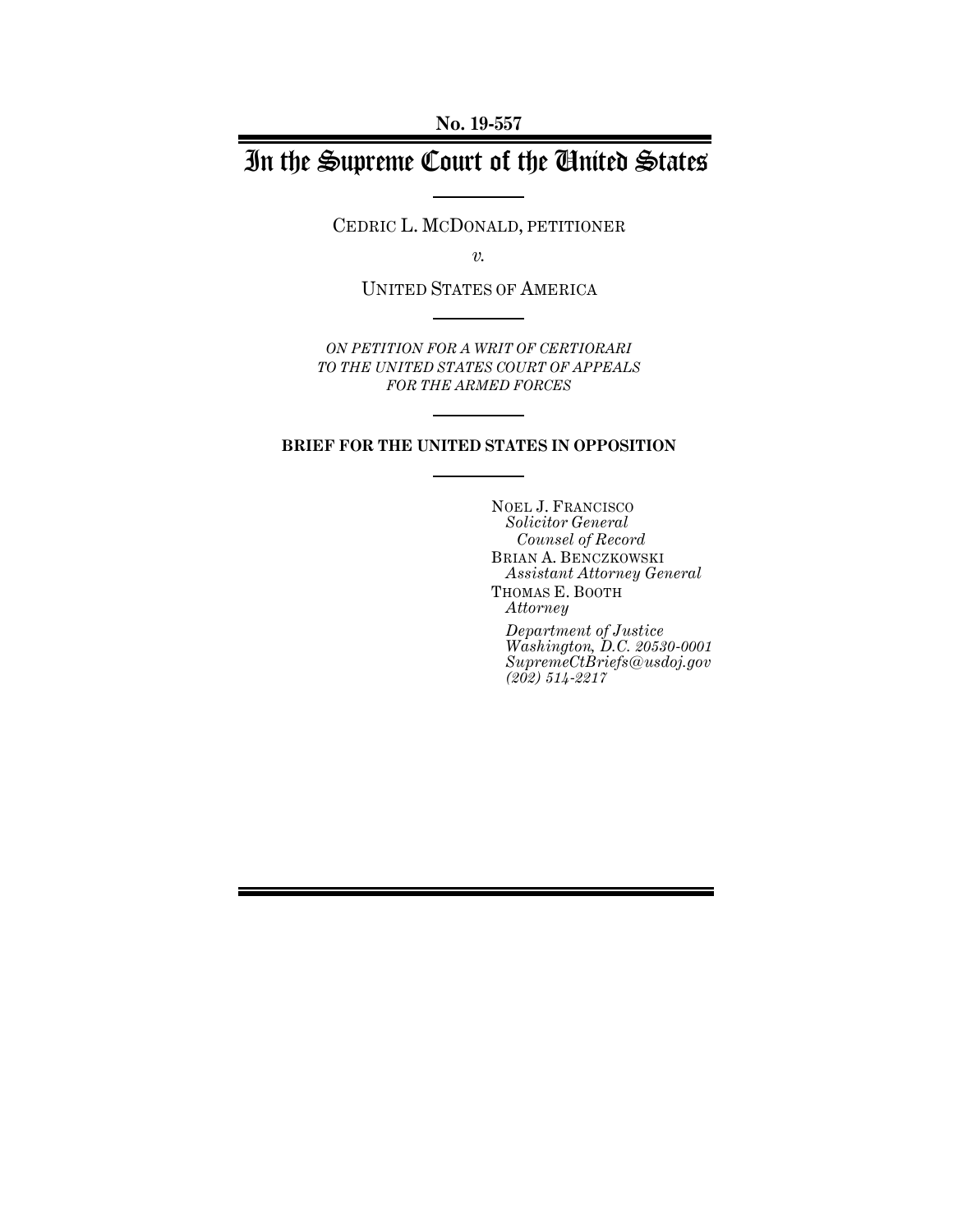### **QUESTION PRESENTED**

Whether the United States Court of Appeals for the Armed Forces correctly rejected, on plain-error review, petitioner's contention that a mens rea higher than general intent should be inferred into the offense of sexual assault by bodily harm under Uniform Code of Military Justice Article 120(b)(1)(B) (2012), 10 U.S.C. 920(b)(1)(B) (2012), as to which petitioner was permitted to raise a reasonable-mistake-of-fact defense with respect to the victim's consent.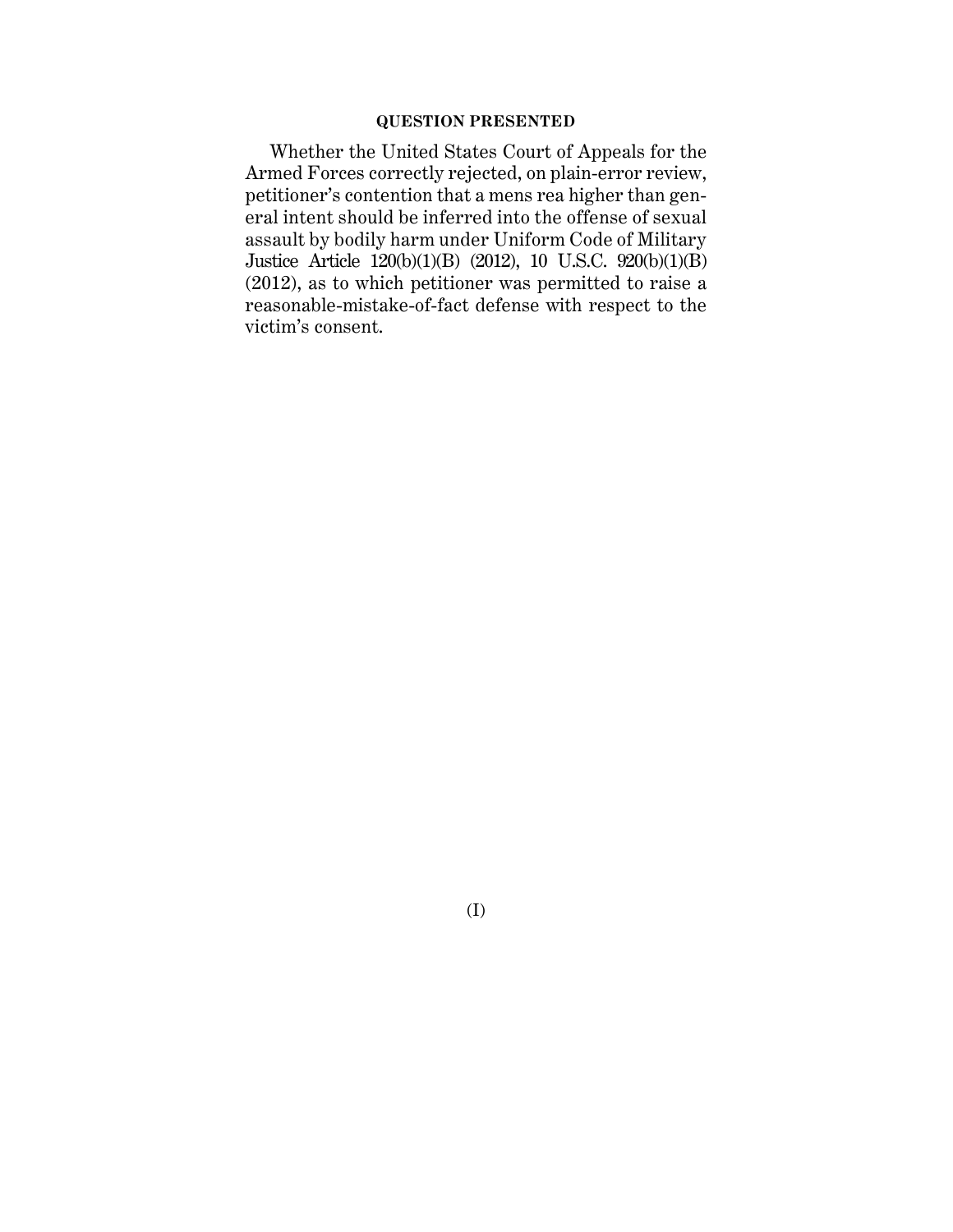### **ADDITIONAL RELATED PROCEEDINGS**

United States Army Court of Criminal Appeals:

*United States* v. *McDonald*, Army 20160339 (May 16, 2018)

United States Court of Appeals for the Armed Forces:

*United States* v. *McDonald*, No. 18-0308 (Apr. 17, 2019)

(II)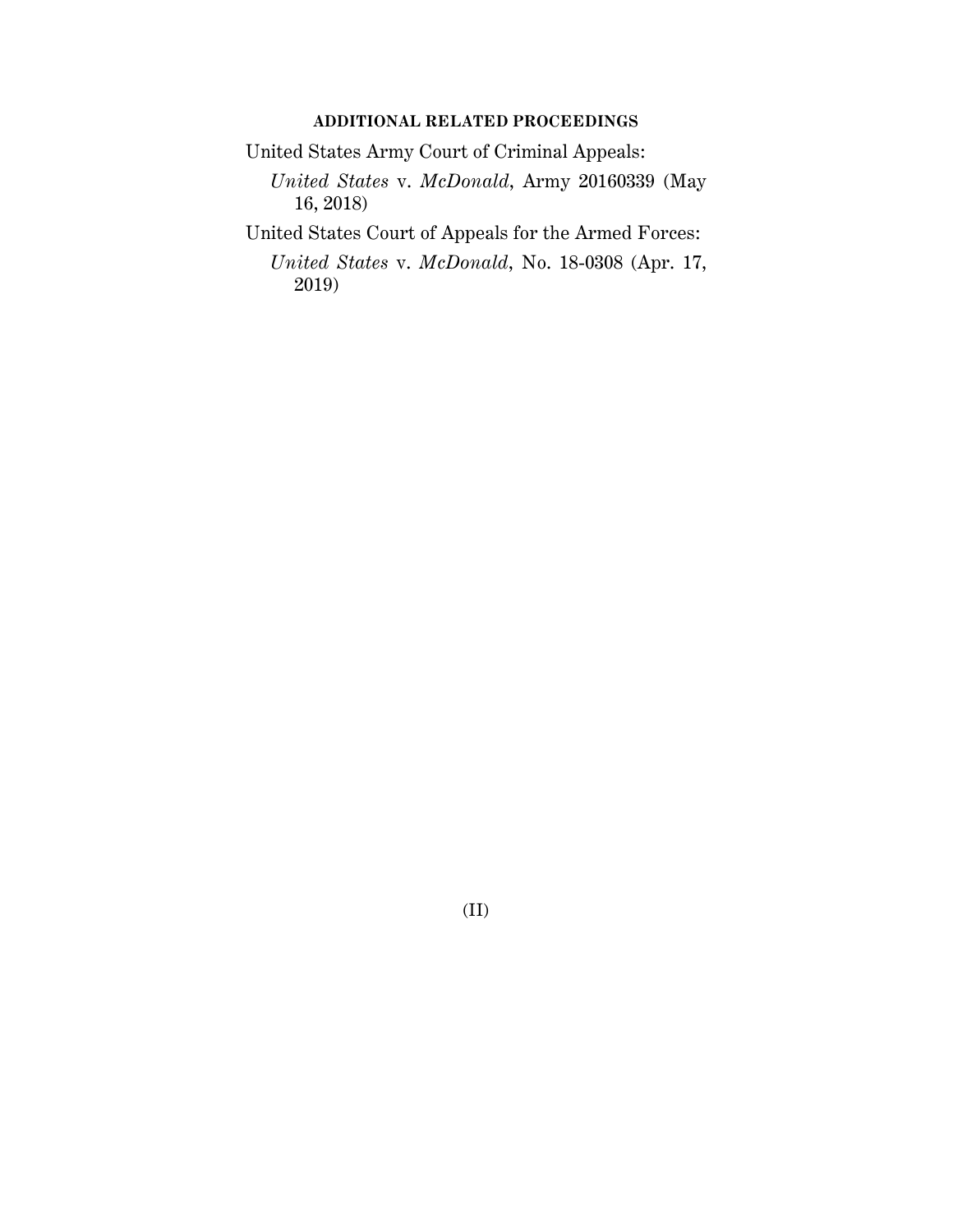### **TABLE OF CONTENTS**

Page

## **TABLE OF AUTHORITIES**

## Cases:

| Elonis v. United States, 135 S. Ct. 2001 (2015)  6, 8, 9, 10 |  |
|--------------------------------------------------------------|--|
|                                                              |  |
|                                                              |  |
| <i>Rehaif v. United States, 139 S. Ct. 2191 (2019)</i> 9, 10 |  |
| United States v. Haverty, 76 M.J. 199                        |  |
|                                                              |  |
| United States v. Tovarchavez, 78 M.J. 458                    |  |
|                                                              |  |

## Statutes:

| Military Justice Act of 2016, Pub. L. No. 114-328,        |
|-----------------------------------------------------------|
|                                                           |
| Uniform Code of Military Justice,                         |
| 10 U.S.C. 801 et seq.:                                    |
|                                                           |
| Art. 120, 10 U.S.C. 920 (2012)  2, 3, 6, 8, 11            |
| Art. 120(b)(1)(B), 10 U.S.C. 920(b)(1)(B) (2012) 7, 9, 11 |
| Art. 120(b)(2)(A), 10 U.S.C. 920(b)(2)(A) (2012)7         |
|                                                           |
|                                                           |
|                                                           |
|                                                           |

(III)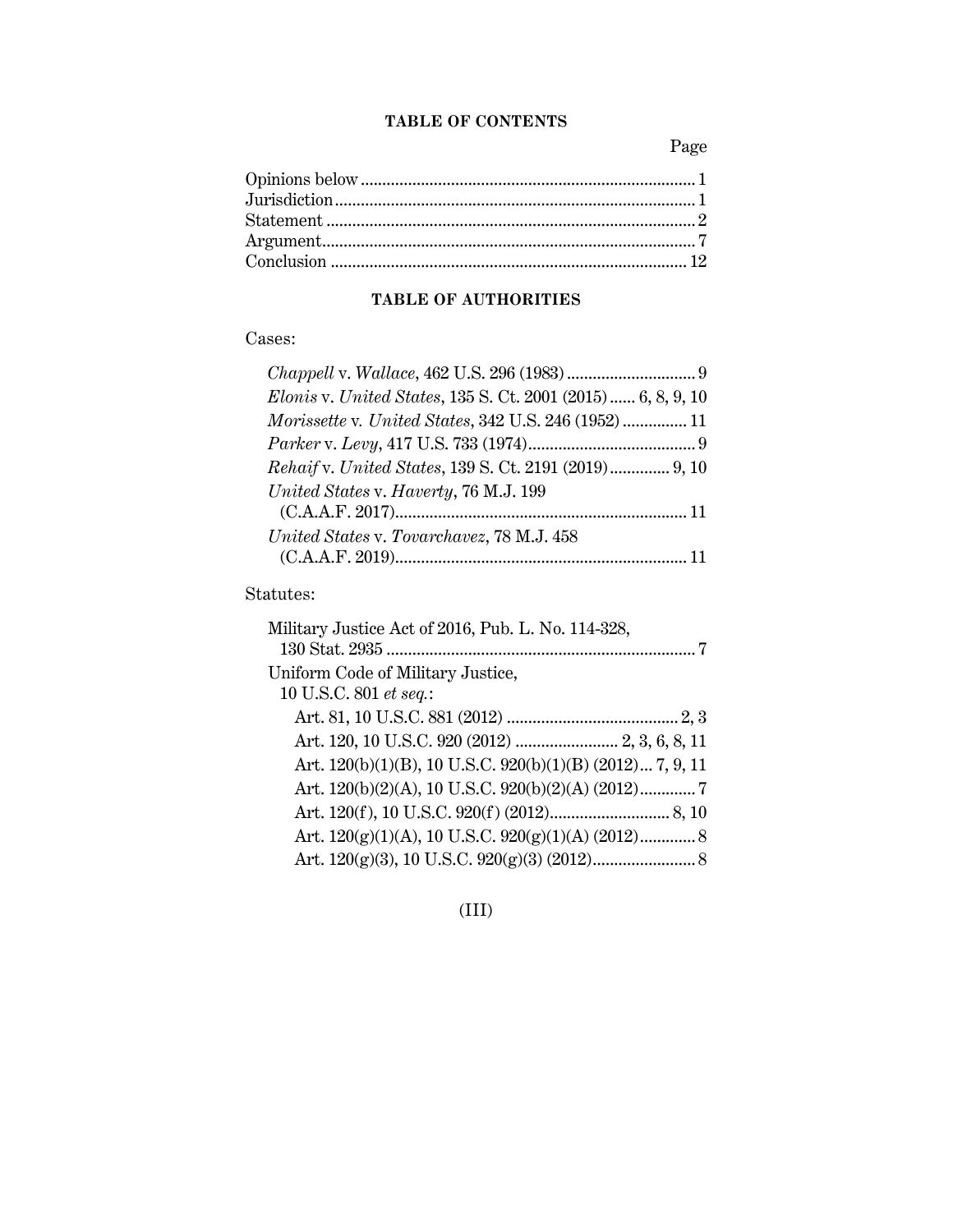| Statutes-Continued:                                      | Page |
|----------------------------------------------------------|------|
|                                                          |      |
|                                                          |      |
| Miscellaneous:                                           |      |
| Susan Estrich, Rape, 95 Yale L.J. 1087 (1986) 10         |      |
| 2 Wayne R. LaFave, Substantive Criminal Law              |      |
|                                                          |      |
| Manual for Courts-Martial, United States-2012  8, 10, 11 |      |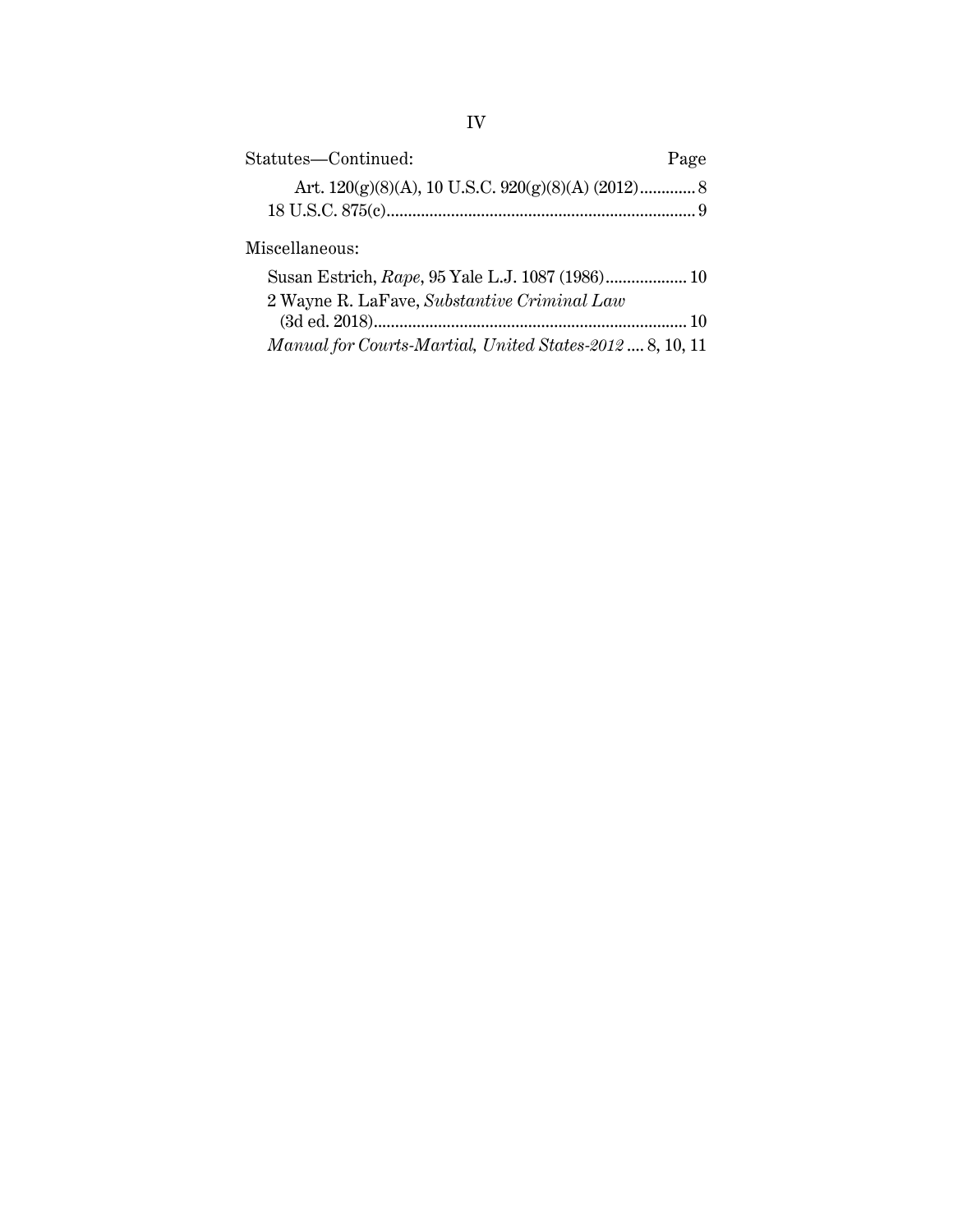## In the Supreme Court of the United States

No. 19-557 CEDRIC L. MCDONALD, PETITIONER

*v.*

UNITED STATES OF AMERICA

*ON PETITION FOR A WRIT OF CERTIORARI TO THE UNITED STATES COURT OF APPEALS FOR THE ARMED FORCES*

### **BRIEF FOR THE UNITED STATES IN OPPOSITION**

### **OPINIONS BELOW**

The opinion of the United States Court of Appeals for the Armed Forces (Pet. App. 1a-10a) is reported at 78 M.J. 376. The opinion of the United States Army Court of Criminal Appeals (Pet. App. 11a-19a) is not published in the Military Justice Reporter but is available at 2018 WL 2273588.

### **JURISDICTION**

The judgment of the Court of Appeals for the Armed Forces was entered on April 17, 2019. A petition for reconsideration was denied on May 29, 2019. On August 19, 2019, the Chief Justice extended the time within which to file a petition for a writ of certiorari to and including October 26, 2019 (a Saturday), and the petition was filed on October 28, 2019 (a Monday). The jurisdiction of this Court is invoked under 28 U.S.C. 1259(3).

(1)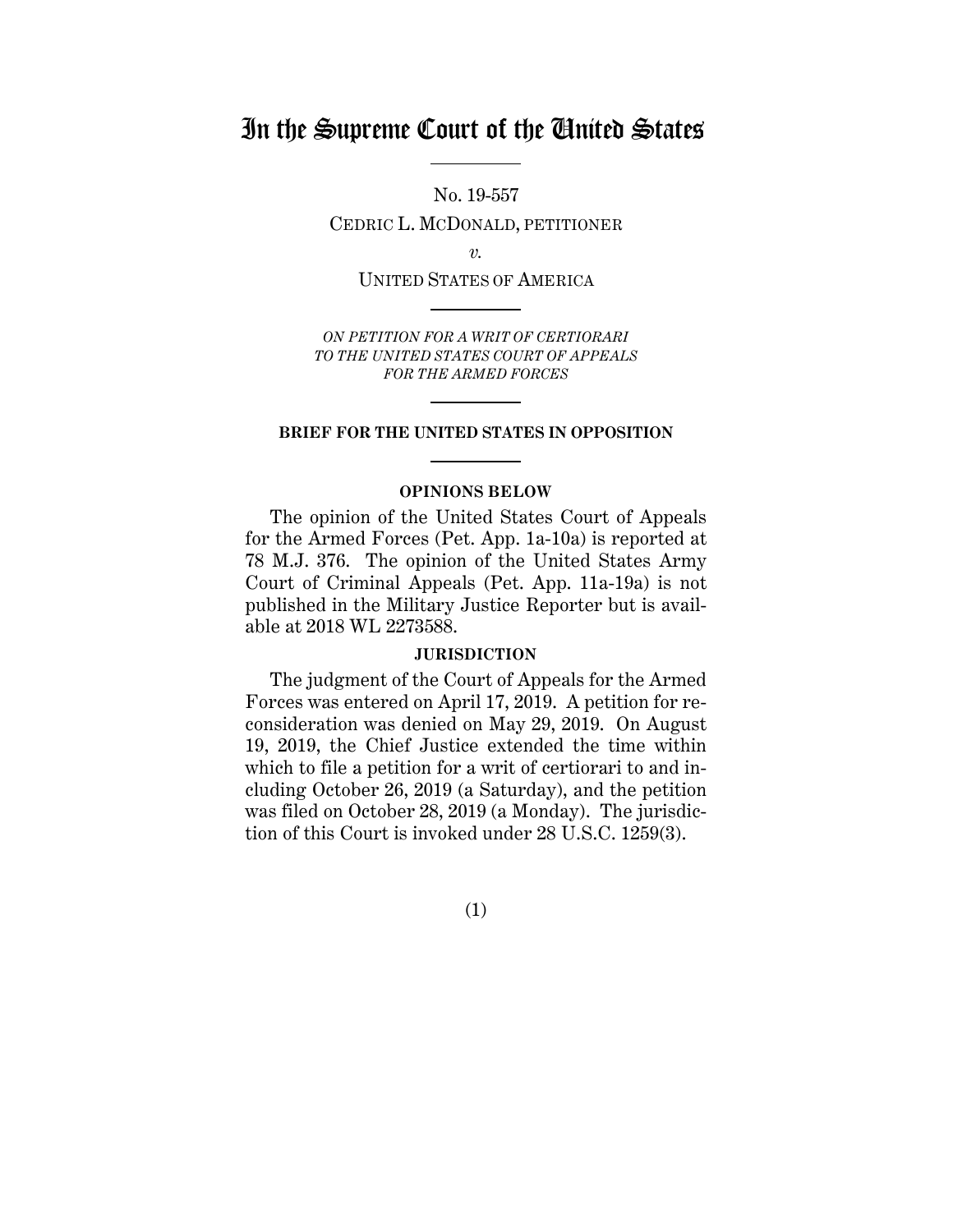#### **STATEMENT**

Following a general court-martial, petitioner was convicted of one specification of conspiracy to commit sexual assault and one specification of sexual assault by bodily harm, in violation of Articles 81 and 120 of the Uniform Code of Military Justice (UCMJ), 10 U.S.C. 881, 920 (2012). Pet. App. 2a. Petitioner was sentenced to a dishonorable discharge, reduction to the lowest enlisted grade, forfeiture of all pay and allowances, and three years of confinement. *Ibid.* The convening authority approved the findings and sentence, *ibid.,* and the United States Army Court of Criminal Appeals (Army CCA) affirmed, *id.* at 11a-19a. The United States Court of Appeals for the Armed Forces (CAAF) granted discretionary review and then affirmed. *Id*. at 1a-10a.

1. In August of 2015, petitioner was a Private First Class in the Army and the barracks roommate of Private Quantavious Thomas. Pet. App. 3a. Thomas met DJ, a civilian woman, through a dating website that summer. *Ibid*. Before the night of August 31, 2015, Thomas and DJ had met in person on two occasions; petitioner was present at those times, but had never spoken to DJ. *Ibid*.

 On August 31, 2015, at approximately 1 a.m., DJ visited Thomas in his barracks room at Fort Polk, Louisiana, at Thomas's request. Pet. App. 3a, 13a. Before arriving, DJ asked Thomas via text message if anyone else would be in the room, and Thomas twice confirmed that there would not be. *Id.* at 3a. When DJ entered the barracks room, it was dark and she saw no one other than Thomas. *Id.* at 3a, 13a. Petitioner "did not make his presence known to her as he was apparently hiding in the room." *Id.* at 13a.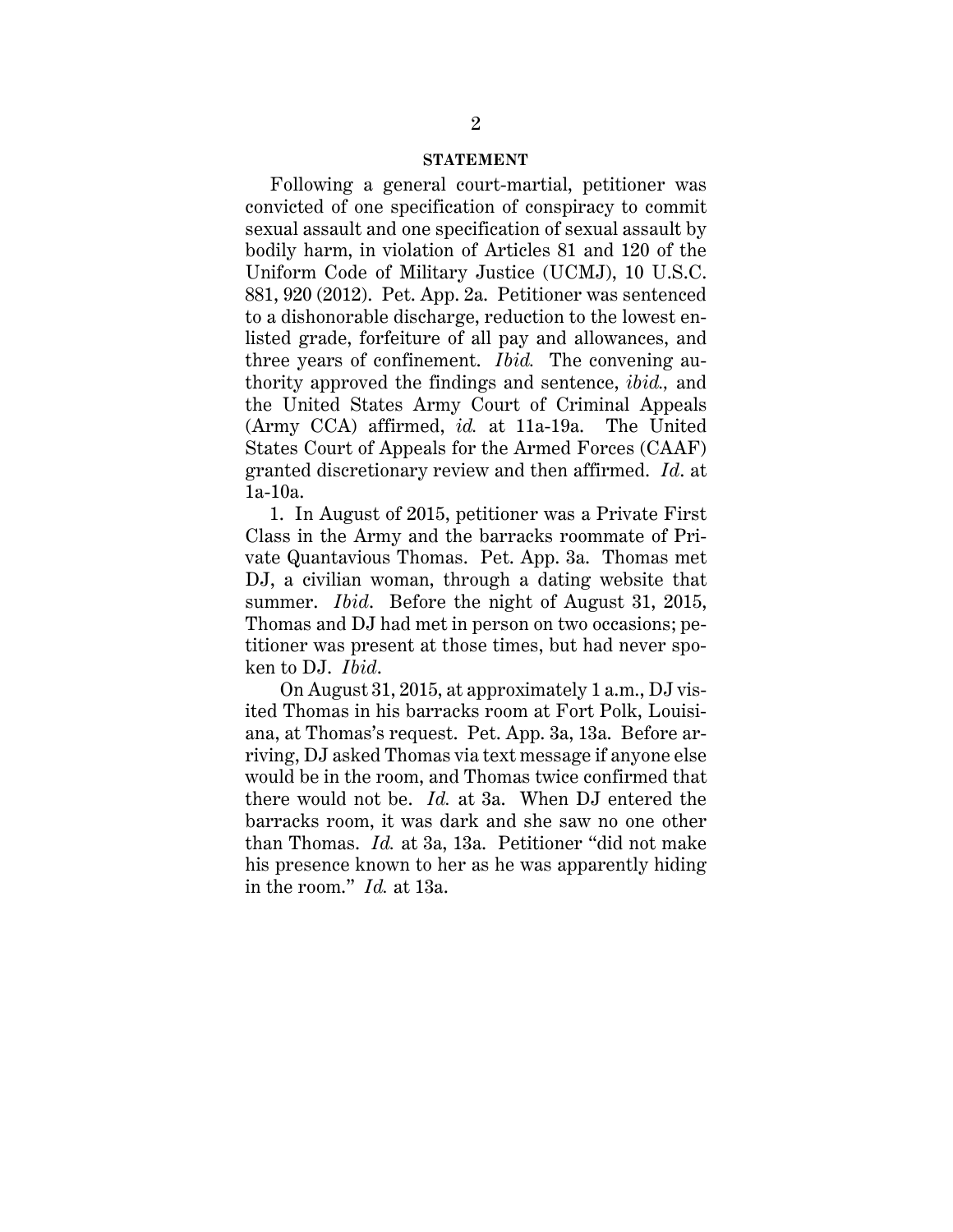DJ and Thomas talked and listened to music. Pet. App. 3a. Then they began having sexual intercourse. *Ibid*. While DJ was bent over a bed with her face on the mattress, Thomas stopped having sexual intercourse with DJ in order to move a chair. *Ibid*. At that point, petitioner and Thomas "took the opportunity to switch places," and petitioner began having sexual intercourse with DJ from behind her. *Id.* at 13a. DJ testified that petitioner "did not identify himself, speak to her in any manner or otherwise seek consent prior to penetrating her vulva with his penis." *Id*. at 13a-14a. Upon feeling the penetration become rougher, however, DJ reached her hand back and felt a wrist watch, which she knew Thomas was not wearing, on the arm of the person penetrating her. *Id.* at 3a, 14a. DJ then "kind of freaked out," and petitioner stopped having sex with her. *Id.* at 14a. Thomas told DJ to keep her head down on the bed, and he resumed having sexual intercourse with her. *Ibid*.

Later the same day, DJ reported to civilian law enforcement that she had been sexually assaulted. Pet. App. 14a.

2. Military authorities initiated court-martial proceedings against petitioner. He was charged with one specification of conspiracy to commit sexual assault in violation of UCMJ Article 81, 10 U.S.C. 881 (2012); one specification of sexual assault by bodily harm in violation of UCMJ Article 120, 10 U.S.C. 920 (2012); and one specification of sexual assault by artifice, pretense, or concealment in violation of UCMJ Article 120, 10 U.S.C. 920 (2012). CAAF App. 9.

Petitioner pleaded not guilty, and a general courtmartial composed of both officer and enlisted members was convened. Pet. App. 2a. At trial, petitioner claimed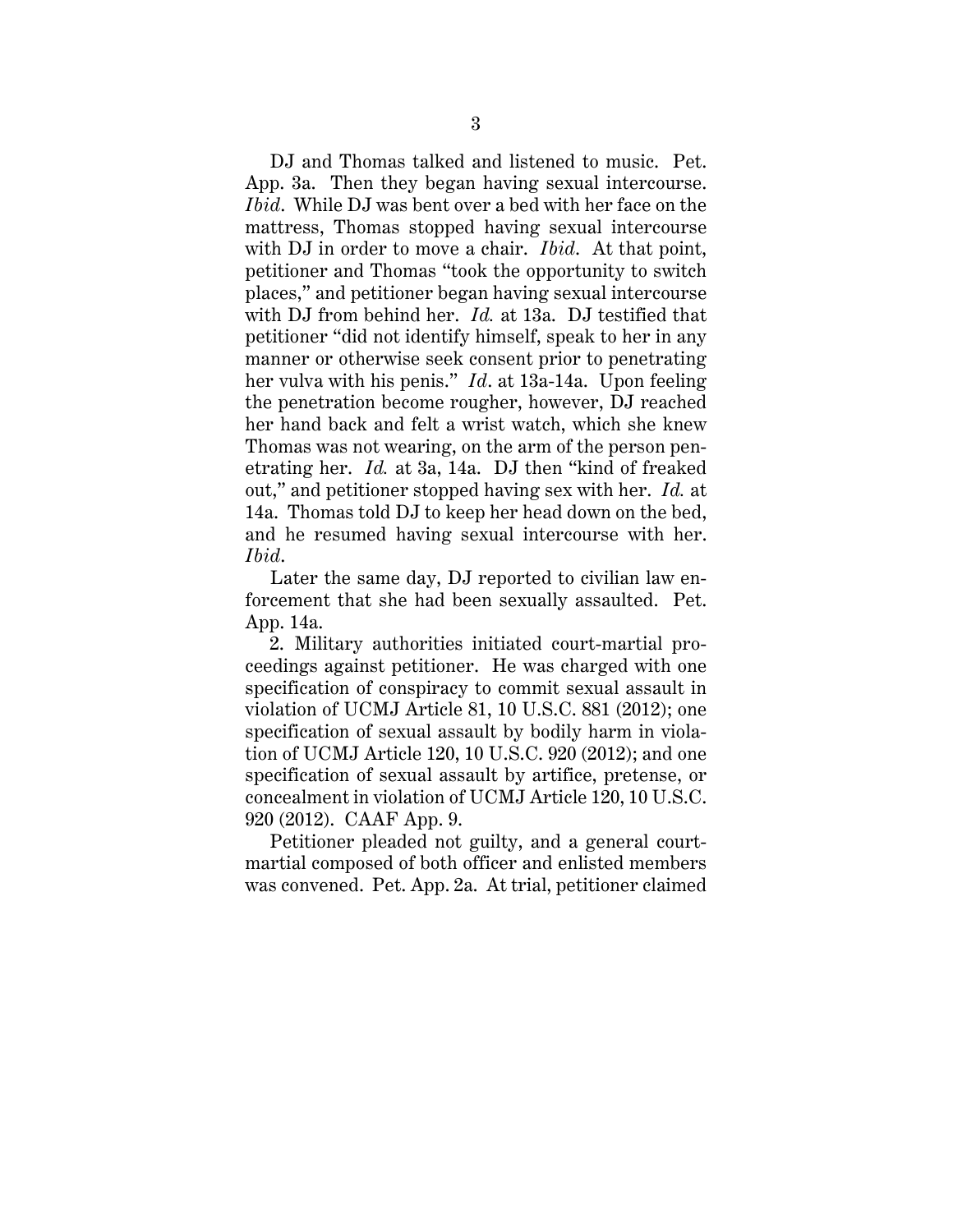that DJ had consented to sexual intercourse with him, or that at least he thought she had. *Id.* at 3a-4a.

The military judge instructed the panel members that in order to find petitioner guilty of sexual assault, they must find three elements beyond a reasonable doubt: (1) that petitioner committed a sexual act upon DJ by penetrating her with his penis, (2) that he did so by causing "bodily harm," namely the penetration itself, and (3) that he did so without DJ's consent. Pet. App. 4a. The judge explained that consent "means a freely given agreement to the conduct at issue by a competent person" and that "[l]ack of verbal or physical resistance . . . does not constitute consent." *Ibid.* (brackets in original).

The military judge also instructed the panel members on the prosecution's burden to rebut a mistake-offact defense as to DJ's consent. The judge explained that "[m]istake of fact as to consent is a defense" to sexual assault, under which a defendant is entitled to acquittal if (1) "the accused held, as a result of ignorance or a mistake, an incorrect belief that the other person consented to the sexual conduct" and (2) the mistaken belief was "reasonable under all the circumstances." CAAF App. 554-555. The instructions then placed the burden of proof on the prosecution to establish beyond a reasonable doubt that "the accused was not under a mistaken belief that the other person consented" or that "at the time of the charged offense the accused's mistake was unreasonable." *Ibid*. Petitioner did not object to the military judge's instructions, which "mirrored the language of the Military Judges' Benchbook, the Rules for Courts-Martial (R.C.M.), and Article 120, UCMJ." Pet. App. 4a.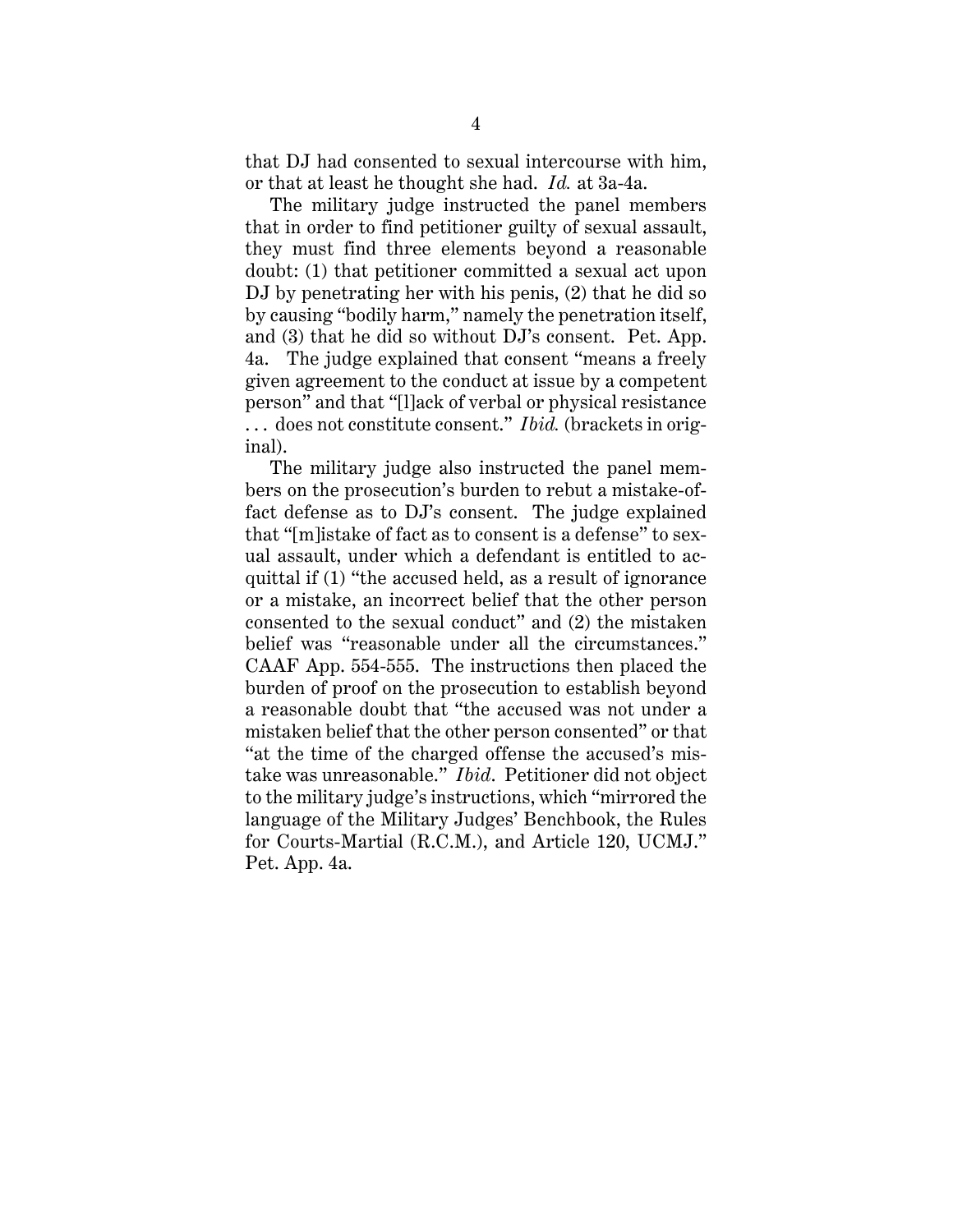The court-martial found petitioner guilty of conspiracy to commit sexual assault and sexual assault by bodily harm, and found him not guilty of sexual assault by artifice, pretense, or concealment. CAAF App. 9.

3. Petitioner appealed to the Army CCA, claiming for the first time that the military judge erred by failing to instruct the court-martial that the offense of sexual assault by bodily harm requires a mens rea of at least recklessness. Pet. App. 16a. The Army CCA reviewed petitioner's claim for plain error because petitioner did not object to the instructions at trial, and affirmed. *Id.*  at 16a-19a.

The Army CCA found "nothing in the record to suggest that the military judge applied an impermissibly low *mens rea* standard" in petitioner's case. Pet. App. 17a. The court also found that even if the judge had erred, the error caused "no material prejudice to appellant's substantial rights," because the evidence indicated that petitioner's "misconduct of having sexual intercourse with DJ without her consent was at the very least reckless, but more likely purposeful." *Id.* at 17a-18a. The court observed that DJ was unaware petitioner was in the room until he penetrated her. *Ibid*. The court noted petitioner's and Thomas's claim that DJ consented, but was "not convinced of the veracity of these claims in light of their self-serving nature and multiple inconsistencies." *Id*. at 18a.

4. On discretionary review, the CAAF affirmed. Like the Army CCA, the CAAF applied plain-error review because petitioner had not objected to the military judge's instructions at trial. Pet. App. 5a. The CAAF found no instructional error, because "Congress clearly intended a general intent mens rea for Article 120(b)(1)(B), \* \* \* sexual assault by bodily harm." *Ibid*.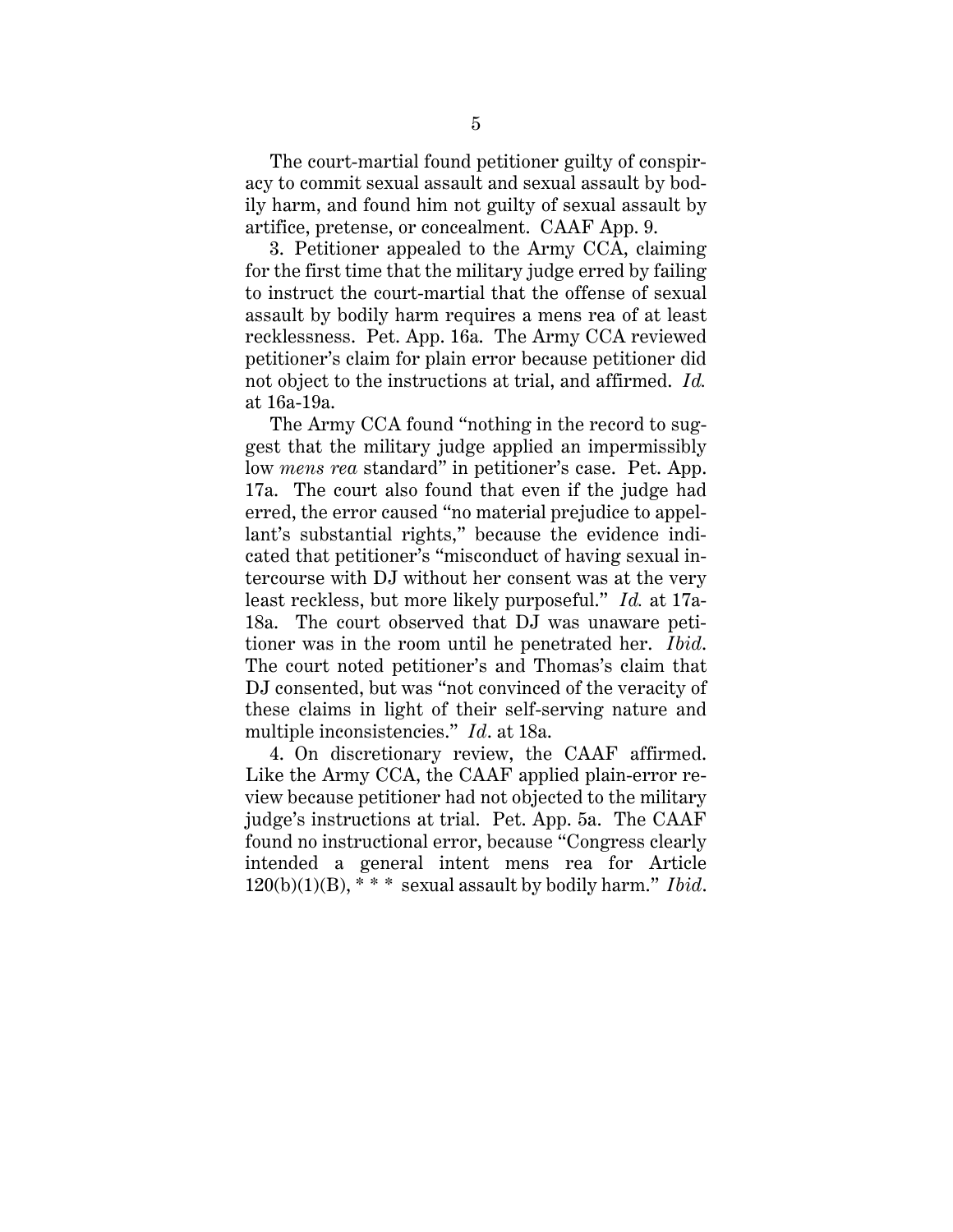The CAAF began by analyzing the text of Article 120. Pet. App. 5a-6a. The CAAF explained that under Article 120, "it is an offense to commit a sexual act without consent, although an honest and reasonable (nonnegligent) mistake of fact as to consent serves as an affirmative defense" under the R.C.M. *Id.* at 6a. And the CAAF determined that the statutory elements showed that sexual assault by bodily harm is "a general intent offense." *Ibid*. The CAAF stated that mens rea may be "presumed in the absence of clear congressional intent to the contrary," citing *Elonis* v. *United States*, 135 S. Ct. 2001 (2015), but observed that "a general intent mens rea is not the absence of a mens rea, and such offenses remain viable in appropriate circumstances post-*Elonis.*" Pet. App. 7a.

The CAAF also considered the "legal context," explaining that rape under Article 120 was historically a general intent crime, as was common-law rape. Pet. App. 7a-8a (citation omitted). The court found nothing in the statutory text to suggest a "congressional intent to introduce a higher mens rea than the historical general intent." *Id.* at 8a. The CAAF determined that Article 120's structure in fact supported a general-intent requirement, as imposing a heightened mens rea could be inconsistent with statutory provisions establishing that consent is determined "from the alleged victim's perspective." *Id.* at 9a. And the CAAF additionally reasoned that, because Congress expressly provided for a specific intent requirement in neighboring provisions defining other sexual-assault crimes, the absence of a similar mens rea in the definition of bodily-harm sexual assault showed that only a general intent "to do the wrongful act" was required. *Ibid*.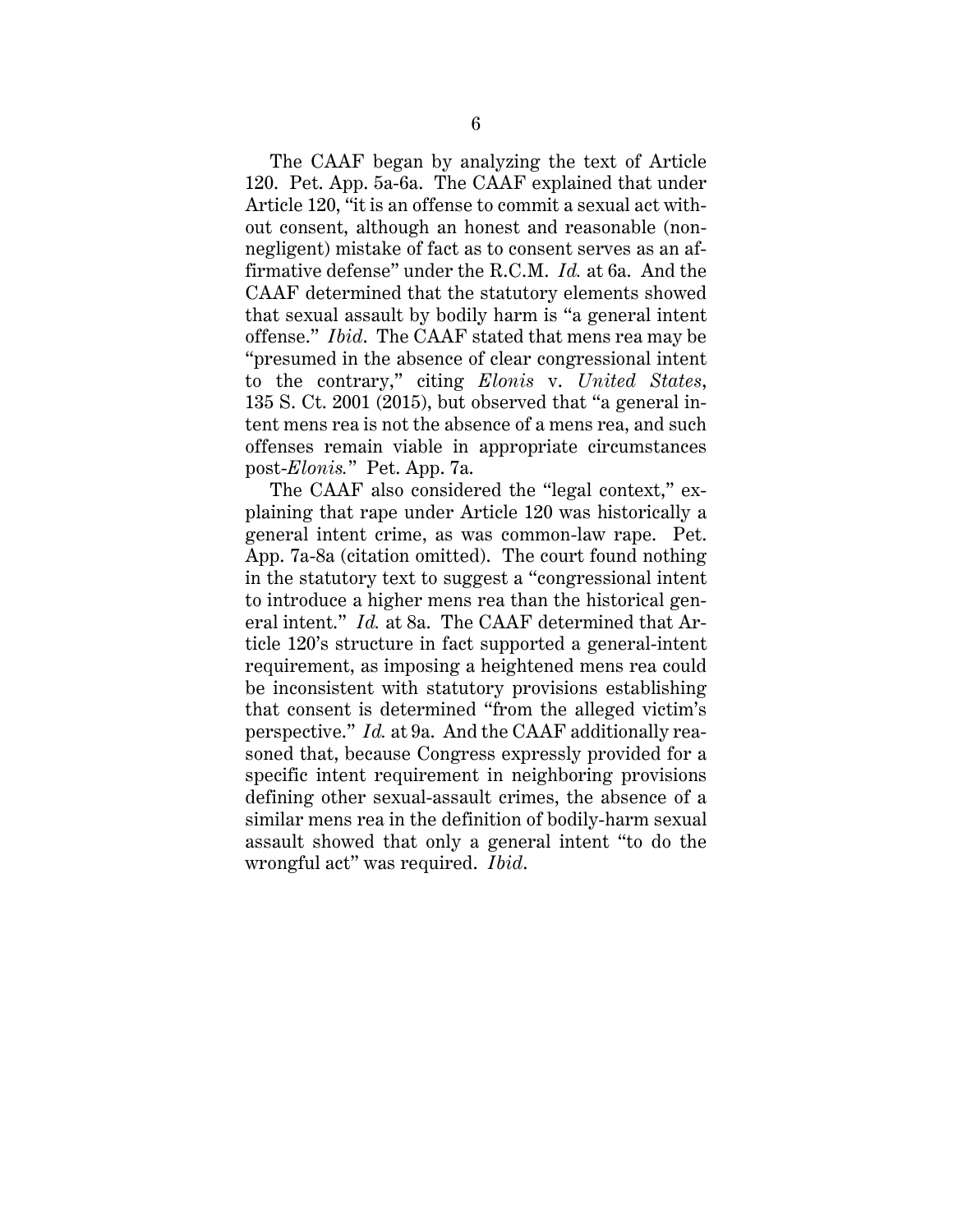Finally, the CAAF rejected petitioner's contention that "general intent is insufficient to separate wrongful from innocent conduct" in this context. Pet. App. 10a. The court explained that "only *consensual* sexual intercourse is innocent," and that the burden is on the actor to obtain consent rather than on the victim to manifest a lack of consent. *Ibid*. The court accordingly explained that petitioner's "actions could only be considered innocent if he had formed a reasonable belief that he had obtained consent," and that the "military judge's instructions properly reflected that." *Ibid*.

### **ARGUMENT**

Petitioner contends (Pet. 6-16) that the CAAF misunderstood the mens rea required as to a victim's consent in order to sustain a conviction under UCMJ Article  $120(b)(1)(B)$   $(2012).<sup>1</sup>$  That contention lacks merit, and further review is in any event unwarranted because petitioner would not be entitled to relief even if it were correct. The petition for a writ of certiorari should be denied.

1. At the time of petitioner's offense, UCMJ Article  $120(b)(1)(B)$  made it a crime for a person subject to the UCMJ to commit "a sexual act upon another person by \* \* \* causing bodily harm to that other person." 10 U.S.C. 920(b)(1)(B) (2012).2 A "sexual act" included "contact between the penis and the vulva or anus or

 $\overline{a}$ 

 $<sup>1</sup>$  A related issue, concerning the mens rea for conduct unbecom-</sup> ing an officer, is presented in *Voorhees* v. *United States*, 19-795 (filed Dec. 20, 2019).

<sup>&</sup>lt;sup>2</sup> In the Military Justice Act of 2016, Pub. L. No. 114-328, 130 Stat. 2935, Congress deleted the offense of sexual assault by bodily harm in Article  $120(b)(1)(B)$  and replaced it with the offense of committing a sexual act on another person "without the consent of the other person" in Article 120(b)(2)(A).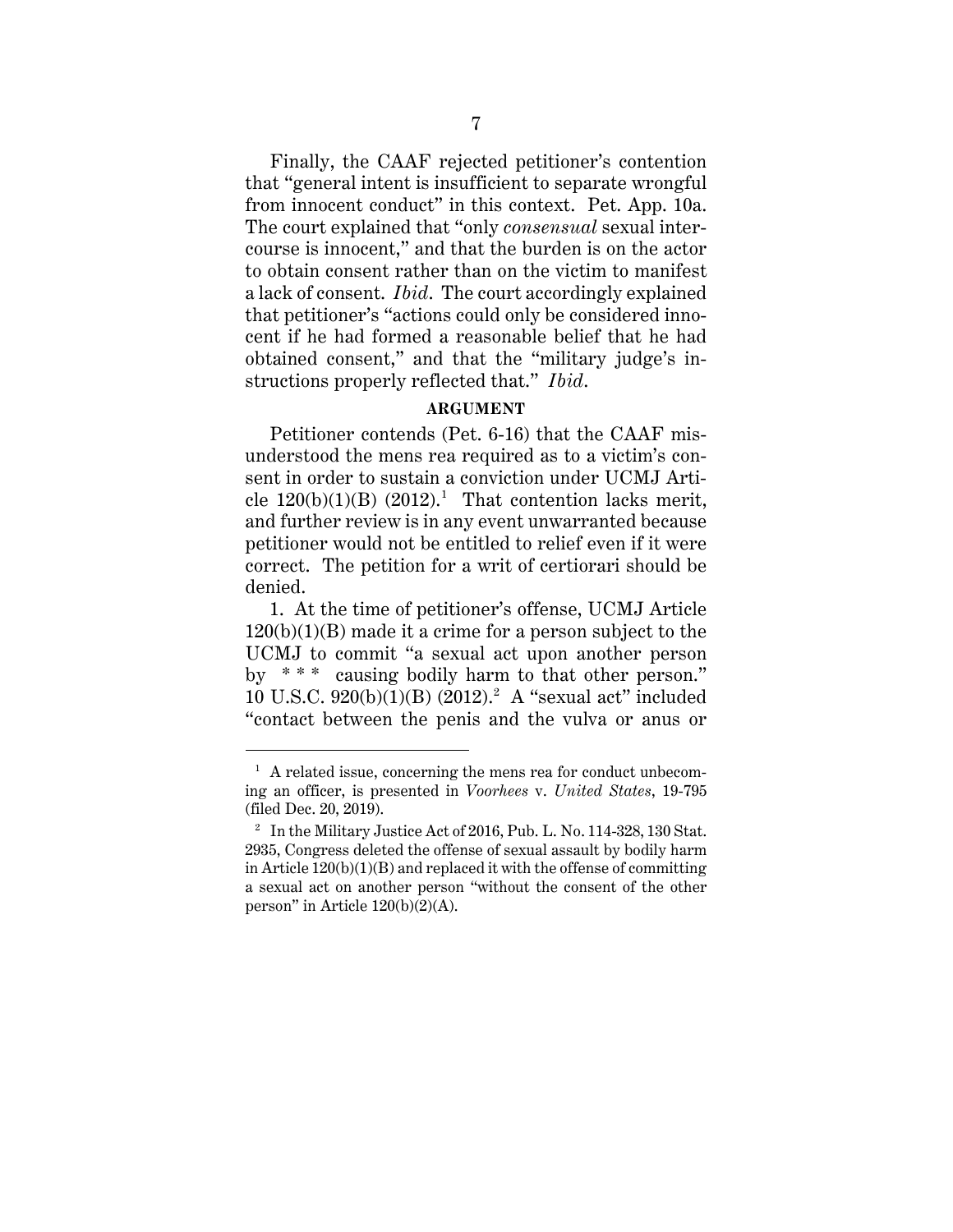mouth," and "bodily harm" was defined as "any offensive touching of another, however slight, including any nonconsensual sexual act." 10 U.S.C.  $920(g)(1)(A)$  and  $(3)$  (2012). Article  $120(g)(8)(A)$ , in turn, defined "consent" as "a freely given agreement to the conduct at issue by a competent person." 10 U.S.C. 920(g)(8)(A) (2012).

Article 120(f), meanwhile, permitted an accused to raise any applicable defenses available under the R.C.M., which are contained in the *Manual for Courts-Martial, United States – 2012 (MCM)* promulgated by the President. 10 U.S.C. 920(f) (2012). R.C.M. 916(j) governs the defenses of ignorance or mistake of fact, and requires that when a mistake of fact concerns an element "requiring only general intent or knowledge," the mistake "must have existed in the mind of the accused and must have been reasonable under all the circumstances" in order for the defense to succeed. *MCM*, R.C.M. 916(j), at II-113. Once the defense is raised, the Government bears the burden to prove beyond a reasonable doubt that there was no reasonable mistake of fact. R.C.M. 916(b)(1).

2. The CAAF correctly interpreted those provisions to find that the "statutory elements [in this case] are thus ultimately straightforward: it is an offense to commit a sexual act without consent, although an honest and reasonable (nonnegligent) mistake of fact as to consent serves as an affirmative defense." Pet. App. 6a. That reasoning is required by the plain text of Article 120 and the R.C.M., and petitioner does not offer an alternative reading of those provisions. Instead, petitioner contends (Pet. 6-14) that under *Elonis* v. *United States*, 135 S. Ct. 2001 (2015), the CAAF was required to "read into the statute" a more demanding mens rea requirement as to the victim's consent. That is incorrect.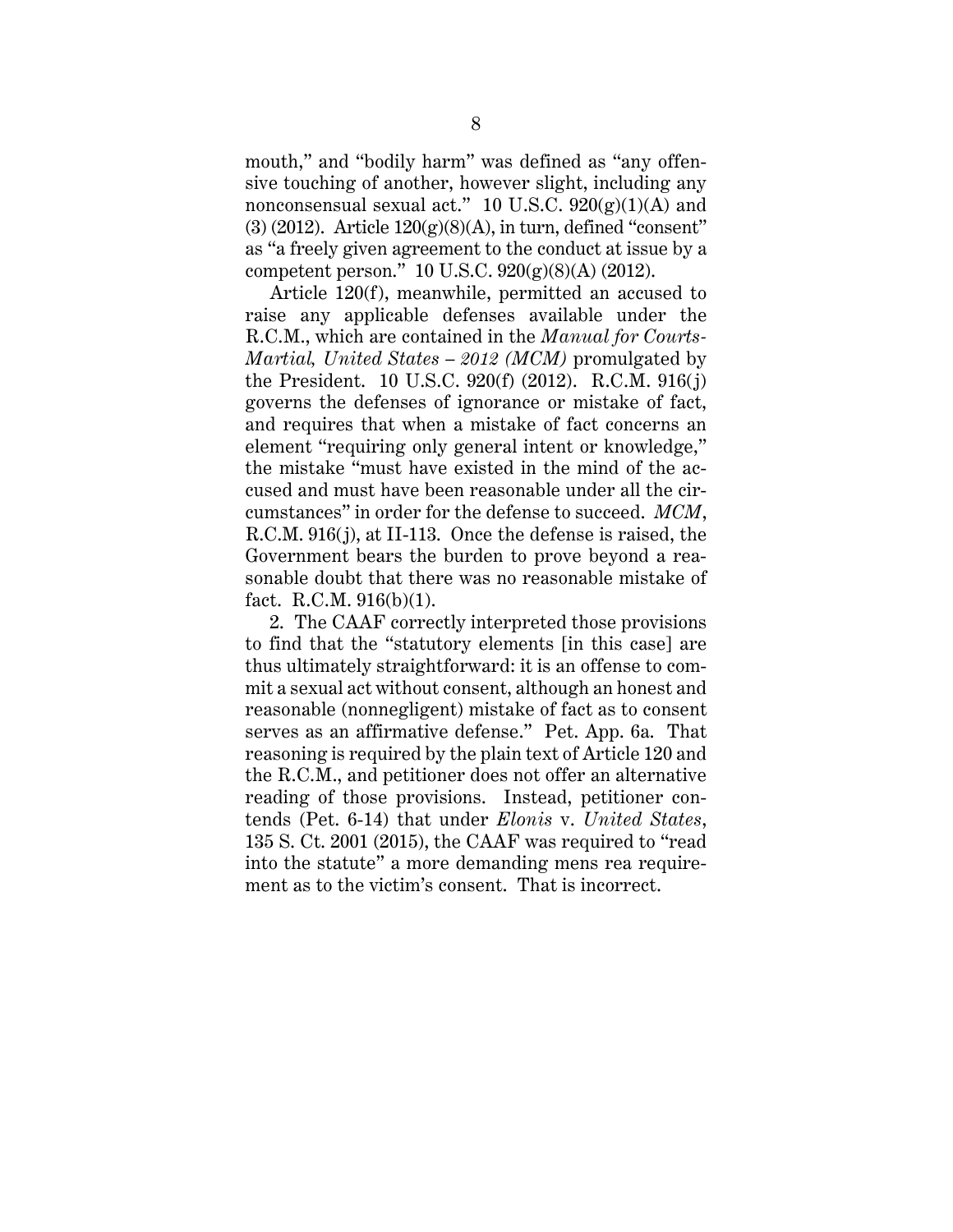In *Elonis*, this Court held that 18 U.S.C. 875(c), which prohibits the transmission in interstate commerce of a threat to kidnap or injure, is not violated simply because a reasonable person would have understood a particular communication as a serious expression of an intention to do harm. 135 S. Ct. at 2011. The Court construed Section 875(c) instead to require proof of some awareness of the threatening nature of the communication. *Ibid.*; see *id.* at 2012-2013 (leaving open whether a mens rea of recklessness should apply). The Court explained that "[w]hen interpreting federal criminal statutes that are silent on the required mental state, we read into the statute 'only that *mens rea* which is necessary to separate wrongful conduct from otherwise innocent conduct." *Id.* at 2010 (citation omitted).

This Court has recognized that the UCMJ "cannot be equated to a civilian criminal code," as it "regulates a far broader range of the conduct of military personnel than a typical state criminal code regulates of the conduct of civilians." *Parker* v. *Levy*, 417 U.S. 733, 749-750 (1974); see also *Chappell* v. *Wallace*, 462 U.S. 296, 300 (1983) (stating that the "need for special regulations in relation to military discipline" makes distinctive "demands on [military] personnel 'without counterpart in civilian life'") (citation omitted). Because "military society" differs so significantly from "civilian society," Congress is "permitted to legislate both with greater breadth and with greater flexibility when prescribing the rules by which the former shall be governed than it is when prescribing rules for the latter." *Parker*, 417 U.S. at 756.

To the extent that *Elonis* applies to the interpretation of military criminal statutes, the CAAF correctly interpreted UCMJ Article 120(b)(1)(B) as a general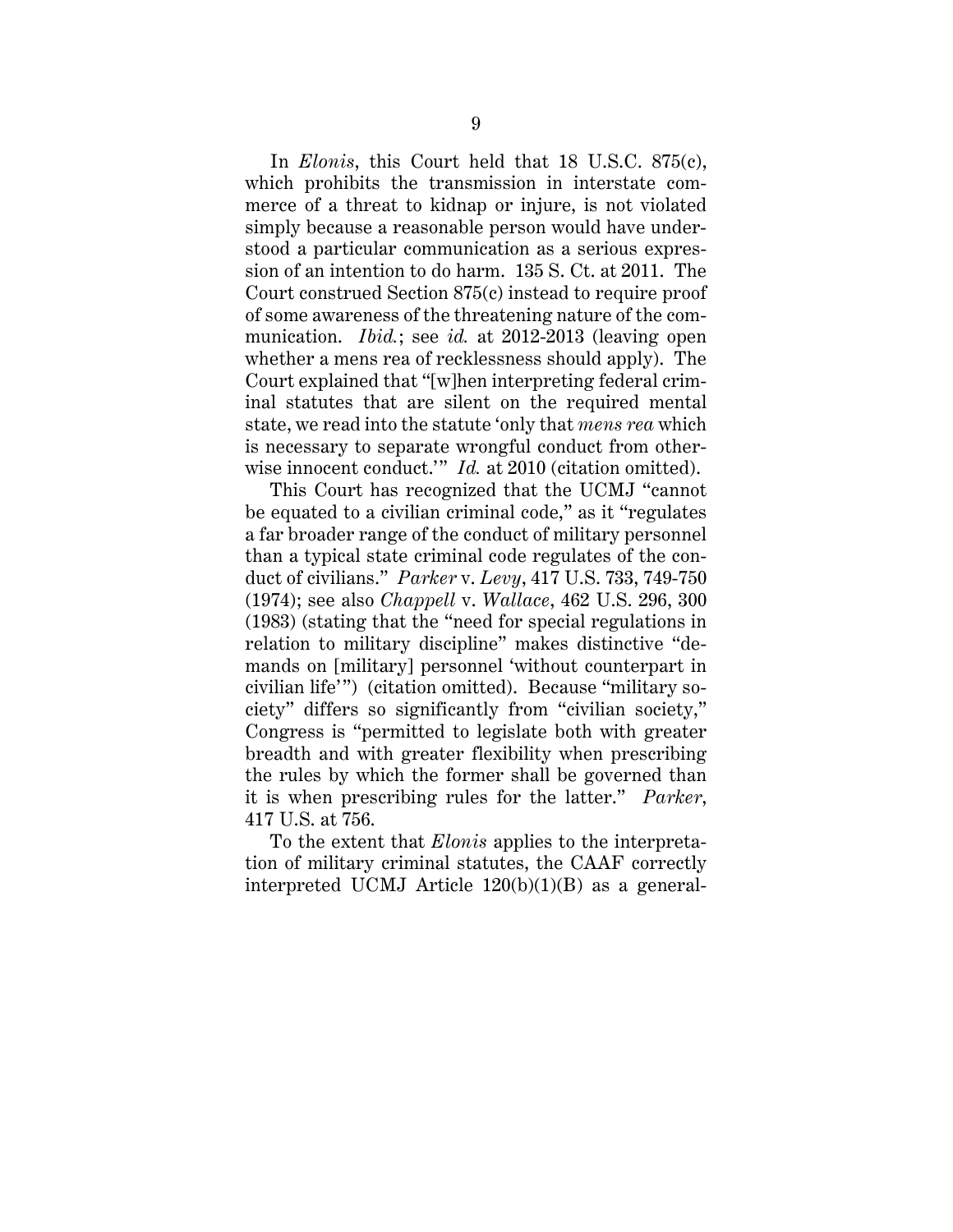intent crime. Pet. App. 7a. Under *Elonis*, courts may read in "*only*" the scienter that is "necessary to separate wrongful conduct from 'otherwise innocent conduct.'" 135 S. Ct. at 2010 (emphasis added; citation omitted); see also *Rehaif* v. *United States*, 139 S. Ct. 2191, 2197 (2019) (applying "the presumption in favor of scienter" only to the "'crucial element' separating innocent from wrongful conduct" in criminal statute) (citation omitted). "In some cases, a general requirement that a defendant *act* knowingly is itself an adequate safeguard." *Elonis*, 135 S. Ct. at 2010. This is such a case. As the CAAF explained, intentionally sexually assaulting a victim who did not consent, and whom a reasonable person would not have understood as consenting, is not "innocent conduct," even if the defendant unreasonably believed consent existed. See Pet. App. 10a.

As the CAAF recognized, sexual offenses at common law typically required only general intent, with no specific mens rea as to a victim's consent, and the same is often true of modern civilian criminal law. See Pet. App. 8a; see also 2 Wayne R. LaFave, *Substantive Criminal Law* § 17.2(b), at p. 833 (3d ed. 2018) (noting that "the common law crime of rape was a general intent crime," and that "usually \* \* \* there exists no issue in the prosecution of the crime of rape regarding defendant's perception of the requisite attendant circumstances (e.g., whether or not the woman had given consent)"); Susan Estrich, *Rape*, 95 Yale L.J. 1087, 1096 (1986) ("American courts have altogether eschewed the *mens rea* or mistake inquiry as to consent"). The UCMJ, by incorporating the R.C.M., has modified the traditional rule to be *more* favorable to defendants by permitting a defense based on a reasonable mistake of fact as to consent. See 10 U.S.C. 920(f) (2012); *MCM*, R.C.M. 916(j), at II-113.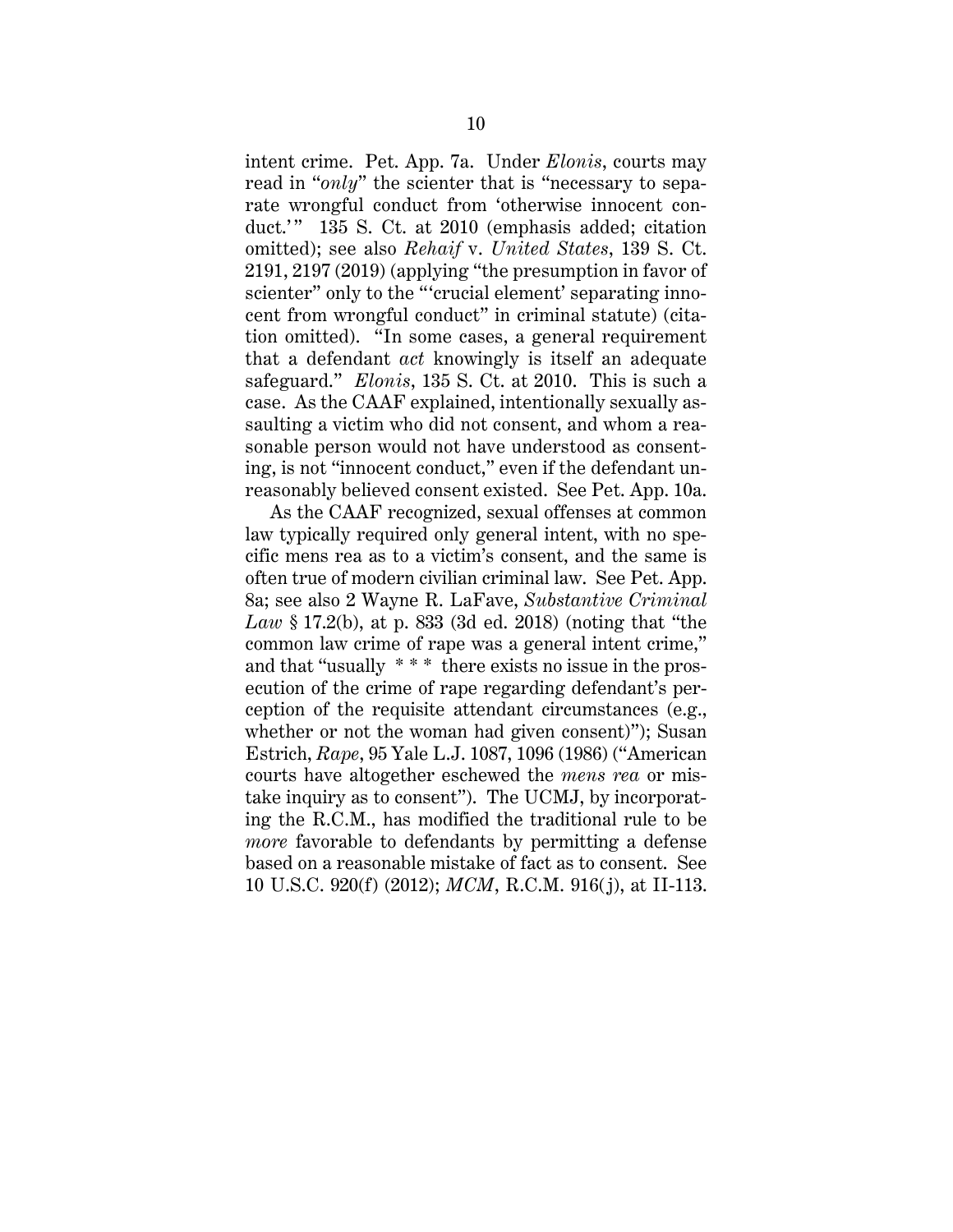And the burden of proof is on the prosecution to rebut that defense beyond a reasonable doubt. *MCM*, R.C.M. 916(j), at II-113. Given that legal context, it would be particularly inappropriate to "read in" a heightened mens rea requirement to Article 120(b)(1)(B). Cf. *Morissette* v. *United States,* 342 U.S. 246, 251 n.8 (1952) (stating that the mens-rea presumption has not been applied to "sex offenses, such as rape, in which the victim's actual age was determinative despite defendant's reasonable belief that the girl had reached age of consent").

3. In any event, even if the question presented might otherwise warrant this Court's review, further review in this particular case would be unwarranted, for two related reasons.

First, petitioner failed to object to the military judge's instructions on Article 120 at his court martial. Pet. App. 4a. As a result, both the CAAF and the Army CCA reviewed petitioner's claim only for plain error. *Id.* at 4a, 16a. Under the military plain-error doctrine, a military defendant must show (1) an error, (2) that was plain, and (3) that had an unfair prejudicial impact on the members' deliberations. *United States* v. *Haverty*, 76 M.J. 199, 208 (C.A.A.F. 2017); see, *e.g.*, *United States* v. *Tovarchavez*, 78 M.J. 458, 467 (C.A.A.F. 2019) (noting differences between the military and civilian plain error tests). Even if petitioner prevails on the question presented in his petition for a writ of certiorari, the plainerror standard could prevent him from obtaining any relief. Indeed, while the CAAF found no error at all, the Army CCA concluded that petitioner could not show prejudice even assuming a plain error occurred. Pet. App. 5a, 17a.

Second, the evidence in petitioner's case demonstrated that he would have been convicted even under